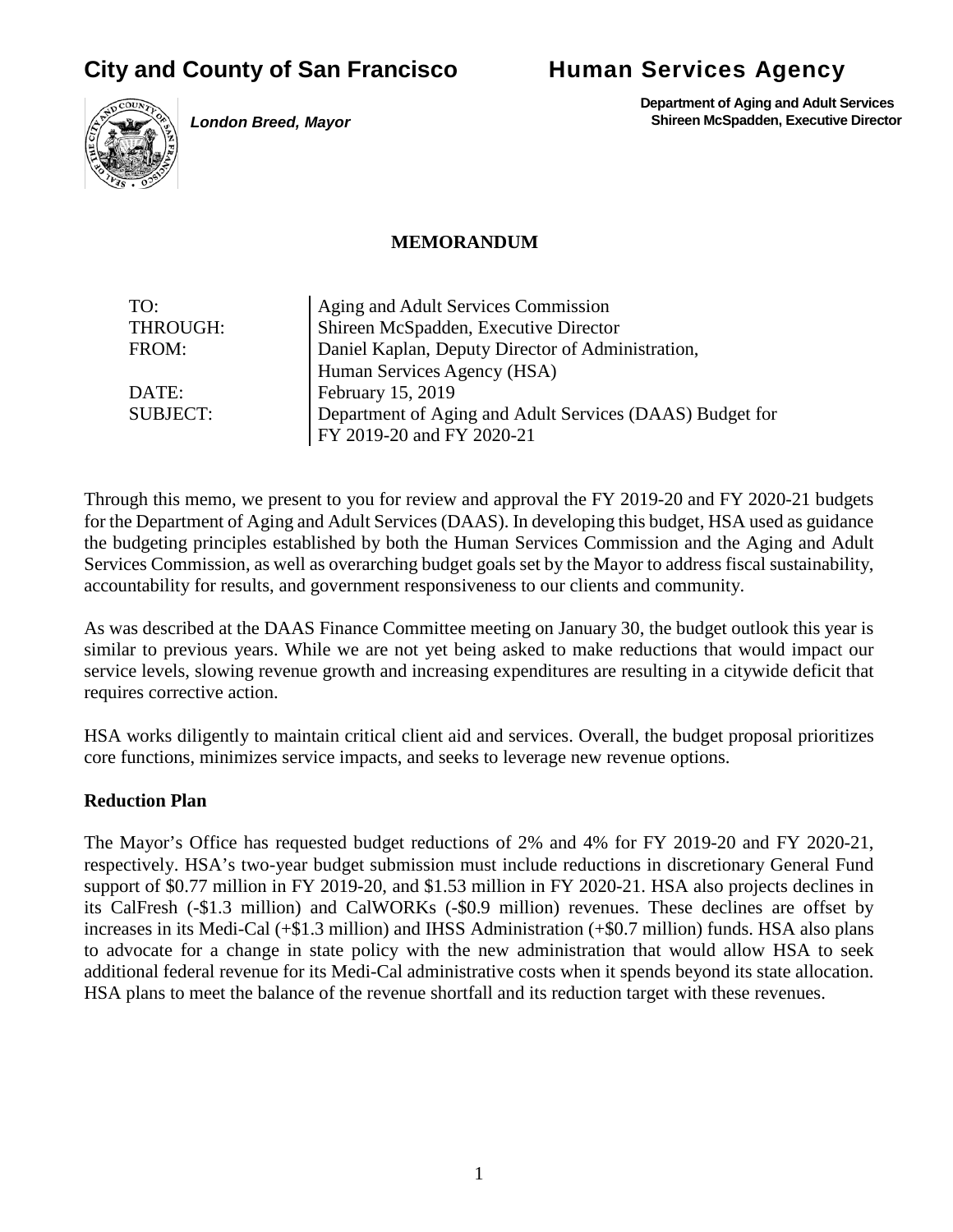## **DAAS Budget for FY 2019-20 and FY 2020-21**

The Department's proposed \$369.7 million budget for FY 2019-20 is \$35 million or 10.5% more than the original FY 2018-19 budget of \$334.7 million. The Department's revenues of \$233.4 million in FY 2019- 20 are \$8.3 million, or 3.7%, more than FY 2018-19 revenues of \$225.1 million. The increased costs are primarily driven by the In-Home Supportive Services (IHSS) Maintenance of Effort. The proposed spending plan for the FY 2020-21 budget is the same as the FY 2019-20 proposal, with the exception that adjustments were made for the costs associated with mandated growth in salaries, fringe benefits, and other services, including the IHSS Maintenance of Effort and Dignity Fund.

The documents that follow this memo provide additional information about proposed position substitutions, program budget details, and charts and graphs detailing the DAAS budget.

#### **Major Budget Proposals and Enhancements**

#### **IHSS Maintenance of Effort**

HSA projects an increase in costs to its In-Home Supportive Services (IHSS) Maintenance of Effort (MOE) of: \$26 million in FY 2019-20 and an additional \$11.1 million in FY 2020-21, for a cumulative increase of \$37.1 million in FY 2020-21. For FY 2019-20, this projection is very similar to what was included in our budget for FY 2019-20 as part of the two-year budget passed last July; however, the new figure now reflects the increase in IHSS provider wages to \$16.50 an hour, in line with the City's minimum compensation ordinance and the decrease in the base IHSS MOE proposed in the Governor's budget. The costs in FY 2020-21 reflect the application of the proposed 4% annual inflation factor (down from 7%) and a wage increase under the minimum compensation ordinance to \$17.50 an hour.

## **Dignity Fund**

In keeping with the legislation, the FY 2019-20 budget will include an additional \$3 million in new Dignity Fund appropriation, with the FY 2020-21 budget including a further \$3 million in new funding–or \$6 million cumulative, above FY 2018-19, for program enhancements. A portion of the growth will be used to support cost-of-doing business (CODB) increases for DAAS contracts supported by the Dignity Fund, in keeping with the citywide rate. For FY 2019-20, the City's 2.5% CODB for community-based organizations will require approximately \$980,000 of the new growth appropriation. The CODB rate for FY 2019-2021 is yet to be determined, but is expected to be a similar amount. In conjunction with the Dignity Fund Oversight and Advisory Committee, DAAS will finalize the Fund's Service and Allocation Plan (SAP) during the remainder of FY 2018-19. The SAP will then guide the department's allocation of new growth funds over a 4-year period, as outlined in the Dignity Fund legislation.

#### **Implementation of the Housing Conservatorship Program**

DAAS is proposing two new positions in the Office of the Public Conservator (PC) – one 2940 protective services worker and one 2944 protective services supervisor – to oversee cases that will be referred through San Francisco's local implementation of SB1045's Housing Conservatorship program, and to grow existing, innovative, community-based conservatorship programs. In combination, these programs will expand the PC's ability to help manage high-level users of City services with acute mental health needs.

The Public Conservator (PC) proposes to use these new positions, along with two existing protective services workers, to create a specialized unit of deputy conservators who carry reduced caseloads and are focused on providing high intensity services to clients that are living in community settings. The new unit will be a crucial part of the local implementation of SB 1045, which creates a new type of conservatorship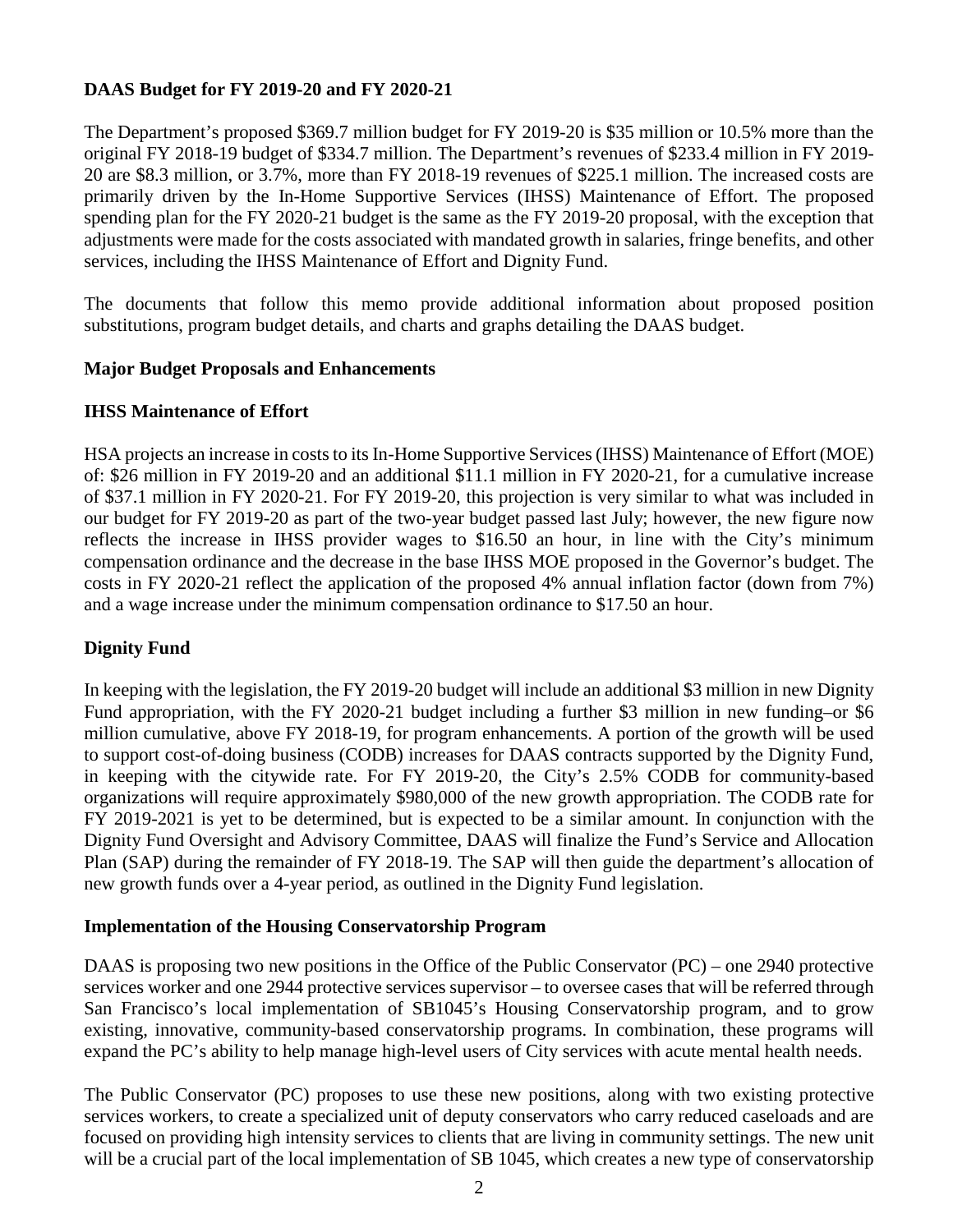to help people who are unable to care for themselves due to a specific combination of serious mental illness and substance use disorder. The new law's intent is to allow for conservatorship even when a person's illness is primarily caused by or exacerbated by a substance use disorder, making the standard of "grave disability" hard to prove. A local ordinance to implement this bill was introduced late last year, and it is anticipated that the Board of Supervisors will vote on the implementation by March 2019. DAAS is working in collaboration with the Mayor's Office and Senator Wiener's Office to move clean-up legislation at the state-level forward as well, which will likely increase the number of Housing Conservatorship referrals that the PC receives.

In addition to implementing a new Housing Conservatorship model, the specialized unit of deputy conservators will have the responsibility for operating two other innovative programs. One, the Community Independence Participation Program (CIPP) is for individuals with acute mental illness who do not contest their conservatorship and who are able to live safely in community-based settings including supportive housing. The other program, the Post-Acute Permanent Conservatorship (PACC), promotes psychiatric stability for those who are able to discharge to the community directly from an acute setting such as hospital or jail and can live safely in community settings when adherent to their psychotropic medication regimen. Both programs require the deputy conservators to provide high intensity case management and oversight services in order to ensure the safety, stability and well-being of the clients.

The total cost of these new positions is \$210,827 in FY 2019-20 of which \$52,707 is the General Fund share, and \$264,610 in FY 2020-21 of which \$70,591 is the General Fund share.

## **Response to Recommendations of the Assisted Living Workgroup**

The Long Term Care Coordinating Council Assisted Living Workgroup recently released a report on the need for and availability of assisted living for low-income persons in San Francisco. This report includes findings on factors that impact the supply of assisted living as well as sources of consumer demand and unmet need. The key findings include the following:

- Small facilities are disappearing at a fast rate and are unlikely to return. The decline in ALF capacity has primarily occurred through the closure of the small facilities that have been more affordable and accessible for low-income persons.
- Cost is and will continue to be a significant barrier. Estimates suggest the monthly breakeven rate per board and care home bed is, at minimum, well over two times higher than the \$1,058 state-set rate for Supplemental Security Income (SSI) recipients residing in assisted living. Moreover, larger facilities tend to charge closer to \$3,500 to \$5,000, and this cost increases greatly for specialized care needs.
- The City is a key funder of ALF placement. Through DPH and DAAS programs, the City supports 586 placements at an overall cost of about \$11.2 million per year. It is in the best interests of both the City and ALF operators to work together towards sustainability to ensure this critical resource remains available and clients are able to flow through systems of care.
- There is unmet need for low-income ALF placement in San Francisco. Available waitlist data suggests at least 103 individuals have expressed a need for subsidized ALF placement through the DPH placement program, the DAAS-funded Community Living Fund program, and the state's Assisted Living Waiver program.